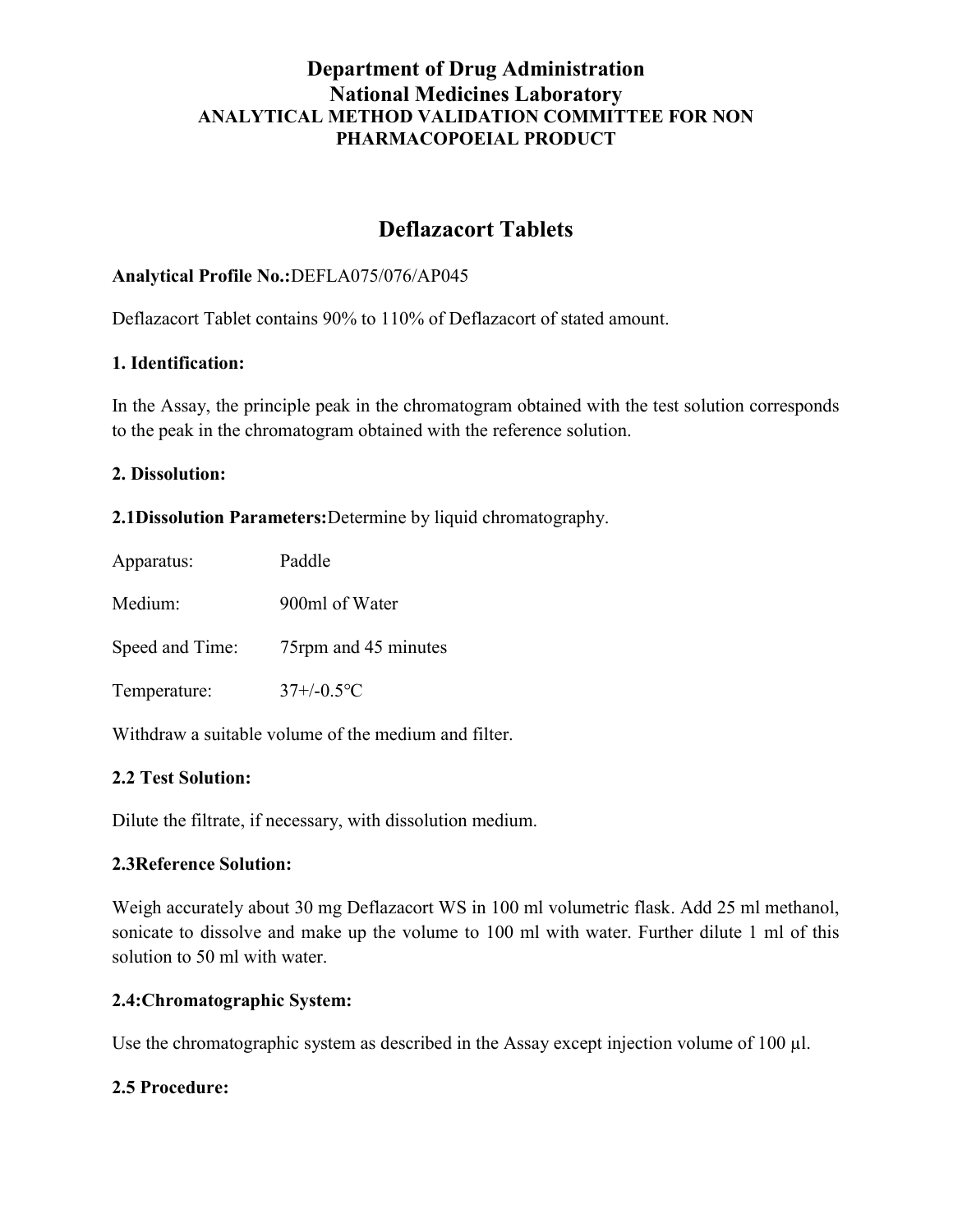# Department of Drug Administration National Medicines Laboratory ANALYTICAL METHOD VALIDATION COMMITTEE FOR NON PHARMACOPOEIAL PRODUCT

Inject the reference solution and the test solution.

[Note: Inject the solution immediately after preparation or within 18 hour stored in an autosampler at 10ºC.]

Calculate the % release of Deflazacort.

# 2.6Limit:

D. NLT 70.0 % of the stated amount

#### 3. Uniformity of Content

Determine by liquid chromatography, as described in the Assay, using the following solution as the test solution.

# 3.1 Test Solution:

Place a tablet in a 25ml volumetric flask, add 15ml of mobile phase, sonicate for 30 minutes. Cool and make up the volume to 25ml with mobile phase. Centrifuge for 3 minutes and filter it through 0.2 µm membrane filter.

# 3.2 Uniformity of content:

85-115% of stated amount.

4. Assay:Determine by Liquid Chromatography

#### 4.1 Test Solution:

Weigh individually 20 tablets & crush the tablet into fine powder. Weigh a quantity of powder equivalent to 12 mg of Deflazacort in 50 ml volumetric flask, add 30 ml of mobile phase, sonicate for 30 minutes to dissolve and make volume to 50 ml with same solvent.

#### 4.2 Reference Solution:

Weigh accurately about 24 mg Deflazacort WS in 100 ml volumetric flask. Add about 70 ml of mobile phase and sonicate for about 10 minutes to dissolve and make up the volume to 100 ml with same solvent.